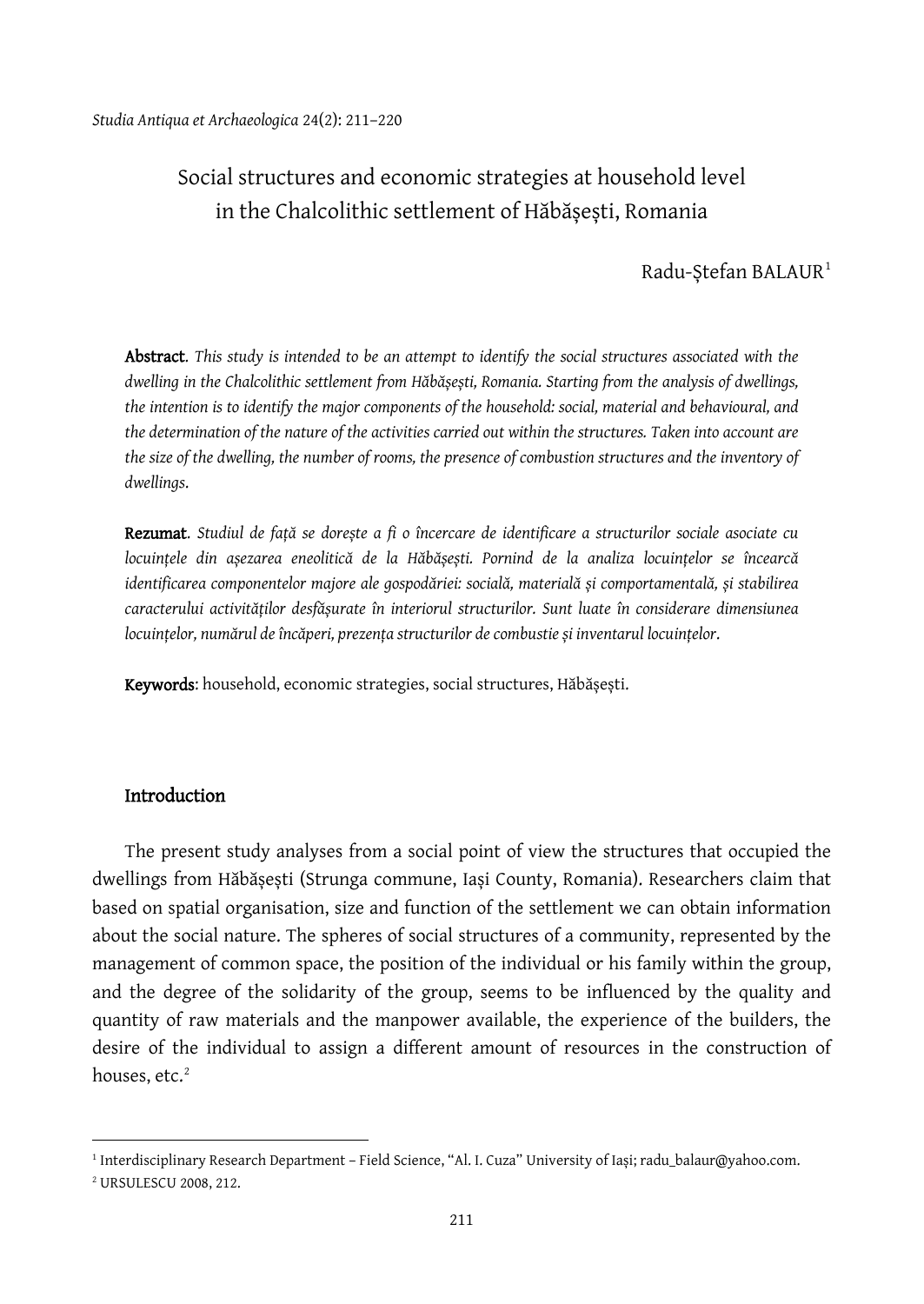#### Site description

The settlement, with a surface about 1.5 ha, is situated on a hill with the west-east orientation, with good natural defensive system provided by the abrupt slopes, situated in the north-northeast side of the village and two complementary ditches, arranged almost in parallel, situated on the western side of the plateau. The settlement was dated to the Cucuteni A3 stage. The archaeological researches carried out led to the discovery of 44 dwellings, of several annexes and of 85 pits. The dwellings were laid in two nearby circles, formed by 29 and 13 constructions, respectively, each of them with another construction in the middle, of large size, which could have had a more special role in comparison to the others. The exterior ditch was 121 m long, the maximal width, in its upper part being of 7.10 m and its depth of 2.60 m, narrower to both ends, and the interior ditch, was 123 m long widely open at its mouth, narrowed toward the flat base, the width of the opening at the mouth being of about 6 m and the depth of 2.30 m. Its northern end is split in two lobes, and then it is suddenly stopped<sup>[3](#page-1-0)</sup>.

#### Methodology and analysis criteria

The present study focus only on the dwellings from the settlement of Hăbășești. The main source of information is the archaeological monograph of the settlement published in 1954. The emphasis will be placed on the three major components of household identified in the archaeological literature (Table 1): *the social component*, represented by the demographic unit, and the relationship between the members; *the material component*, marked by the inventory of dwellings; and the behavioural component, marked by the activities carried out<sup>[4](#page-1-1)</sup>.

The association of structures and material found inside the dwellings can provide information about the management of resources and the economic organisation of the household<sup>[5](#page-1-2)</sup>. The presence of storage area, either in the form of large vessels, clay bins or pits, suggests limited access to resources, with a distribution between the members of the household, and therefore at family level<sup>[6](#page-1-3)</sup>.

The size of dwellings can be used to delineate the household space. Without being able to make an accurate estimation of this space, it is considered to represent the space where the family members were carrying out their activities<sup>[7](#page-1-4)</sup>. In some cases the variations in the

<span id="page-1-0"></span><sup>3</sup> LAZAROVICI, LAZAROVICI, ȚURCANU 2009, 119-121.

<span id="page-1-1"></span><sup>4</sup> WILK, RATJE 1982, 619; ТRIPKOVIĆ 2007, 10.

<span id="page-1-2"></span><sup>5</sup> SHELACH 2006, 335.

<span id="page-1-3"></span><sup>6</sup> FLANNEERY 2002, 421; 2006, 335.

<span id="page-1-4"></span><sup>7</sup> URSULESCU 2008, 213-214.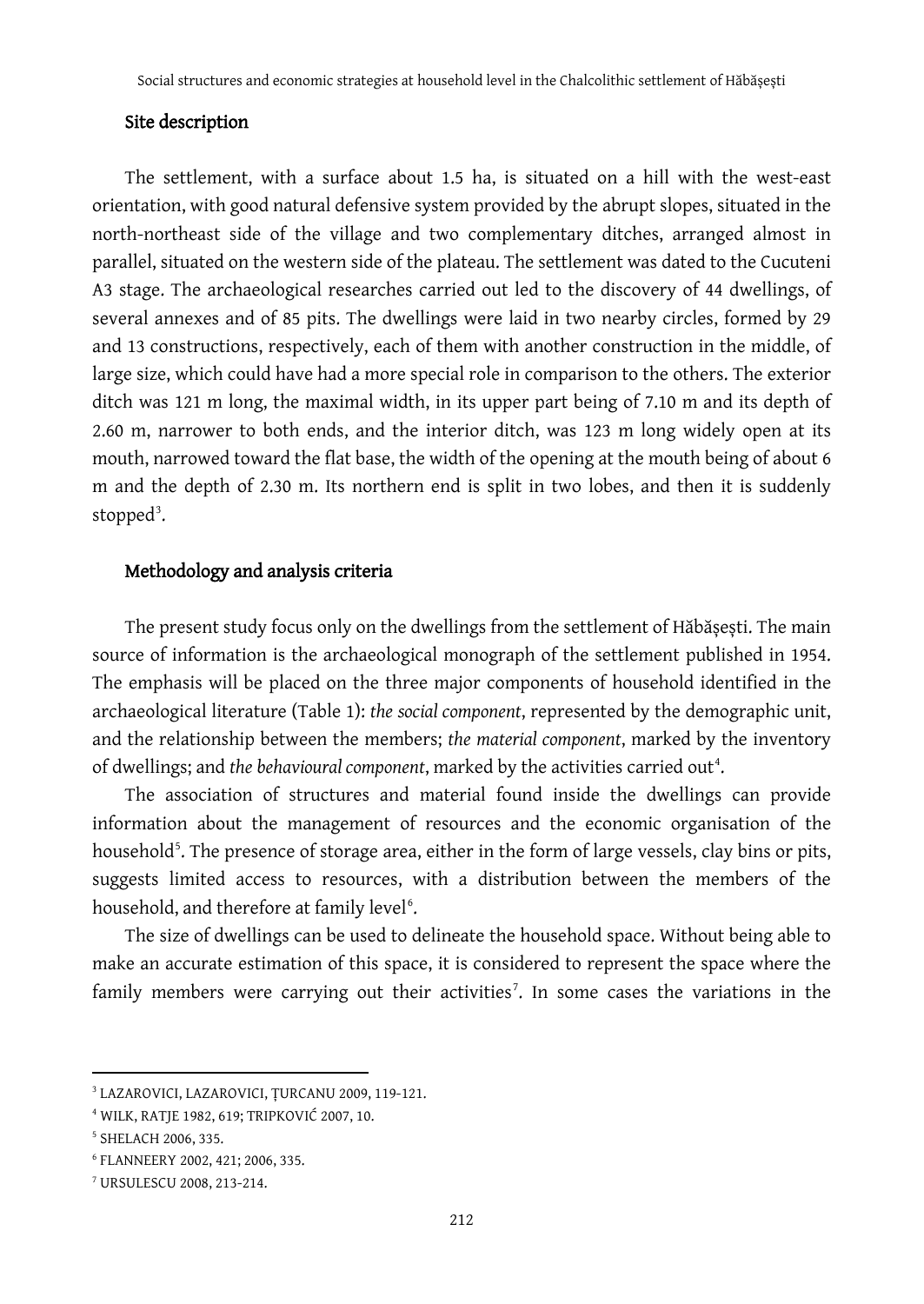### Radu-Ștefan Balaur

| Dwelling        | Social component                                                                                           |                                                                                |                          |              |              | Material component |             |             |                          |             | Behavioural component |                          |                           |                |                          |              |                  |
|-----------------|------------------------------------------------------------------------------------------------------------|--------------------------------------------------------------------------------|--------------------------|--------------|--------------|--------------------|-------------|-------------|--------------------------|-------------|-----------------------|--------------------------|---------------------------|----------------|--------------------------|--------------|------------------|
|                 |                                                                                                            | No of                                                                          | Combustion               |              |              | Tools              |             | Ceramic     | Plastic                  |             |                       |                          | Domestic<br>Ritual        |                |                          |              | Annex            |
|                 | Area (m <sup>2</sup> )                                                                                     | chambers                                                                       | structures               |              |              |                    |             |             |                          |             | Platform              |                          | activities                |                | activities               |              |                  |
|                 |                                                                                                            |                                                                                | H                        | $\circ$      | EH           | F                  | S           |             | A                        | Z           | yes                   | no                       | G                         | D              | R                        | Ι            |                  |
| $1\,$           | 135                                                                                                        | $\,1\,$                                                                        | $\overline{\mathcal{E}}$ |              | $\mathbf{1}$ | $\mathbf X$        |             | $\mathbf X$ | $\mathbf X$              | $\mathbf x$ | $\mathbf X$           |                          |                           |                |                          |              | $\mathbf{1}$     |
| $\overline{c}$  | 60/80                                                                                                      | $\mathbf 1$                                                                    |                          |              |              | X                  | $\mathbf X$ | $\mathbf X$ | $\mathbf X$              | $\mathbf X$ | X                     |                          |                           |                |                          |              |                  |
| 3               | 60                                                                                                         | $\sqrt{2}$                                                                     | $\boldsymbol{2}$         |              |              |                    | X           | X           |                          |             | X                     |                          | 2?                        |                | ?                        |              | $\boldsymbol{2}$ |
| $\bf 4$         | 84                                                                                                         | $\mathbf 1$                                                                    |                          |              |              |                    |             | $\mathbf X$ |                          |             | X                     |                          |                           |                |                          |              | $1\,$            |
| 5               | 72/54                                                                                                      | $\mathbf 1$                                                                    |                          |              |              |                    |             | X           |                          |             |                       | $\mathbf X$              |                           |                |                          |              |                  |
| 6               | 66                                                                                                         | $\,1\,$                                                                        | $\mathbf{1}$             | 2            |              | X                  | X           | X           |                          | X           | X                     |                          | X                         | $\mathbf{1}$   |                          | X            |                  |
| 7               | 40/48                                                                                                      | $\,1\,$                                                                        | $\mathbf{2}$             | 1?           |              |                    |             | X           | $\overline{\mathcal{E}}$ |             |                       | ?                        |                           | $\overline{2}$ |                          |              |                  |
| 8               | 49?                                                                                                        | $\boldsymbol{2}$                                                               |                          | 2?           | $\mathbf{1}$ |                    |             | X           |                          |             | X                     |                          |                           |                |                          |              |                  |
| 9               | 28.6                                                                                                       | $\mathbf{1}$                                                                   | $\mathbf{1}$             | 2            |              |                    |             | X           |                          |             | X                     |                          |                           |                |                          |              |                  |
| 10              | 60/84                                                                                                      | $\mathbf 1$                                                                    | $\mathbf{2}$             | $\mathbf{1}$ |              |                    | $\mathbf X$ | X           |                          | $\mathbf X$ | X                     |                          |                           |                |                          |              |                  |
| 11              | 50                                                                                                         | $\,1$                                                                          |                          | 3?           |              |                    | X           | X           |                          | X           | X                     |                          | $\mathbf{1}$              |                |                          |              | $\mathbf{1}$     |
| 12              | 49.5                                                                                                       | $\mathbf 1$                                                                    | $\mathbf 1$              | 1            |              | X                  |             | $\mathbf X$ |                          | X           | X                     |                          |                           |                |                          |              |                  |
| 13              | 38.25                                                                                                      | $\,1\,$                                                                        | $\mathbf{1}$             |              |              |                    |             | $\mathbf X$ |                          |             | X                     |                          |                           | $\mathbf{1}$   |                          |              |                  |
| 14              | $70\,$                                                                                                     | $\sqrt{2}$                                                                     | $1\,$                    |              |              |                    |             | $\mathbf X$ | X                        | $\mathbf X$ | X                     |                          | $\,1$                     |                | $\overline{\mathcal{E}}$ | $\mathbf{1}$ |                  |
| 15              | 150                                                                                                        | $\sqrt{2}$                                                                     | $\mathbf 1$              | 1            |              |                    | X           | X           | X                        |             | X                     |                          |                           |                | ?                        |              | $\boldsymbol{2}$ |
| 16              | 38,5                                                                                                       | $\mathbf{1}$                                                                   | ?                        | 1            |              | $\mathbf x$        | X           | X           | $\mathbf X$              | $\mathbf X$ | X                     |                          | $\mathbf{1}$              |                |                          | 3            |                  |
| 17              | 32.5                                                                                                       | $\mathbf 1$                                                                    | $\mathbf{1}$             |              |              |                    |             | X           |                          |             | X                     |                          | $\overline{c}$            |                |                          |              |                  |
| 18              | 58.5                                                                                                       | $\mathbf 1$                                                                    | $\overline{c}$           | $\mathbf{1}$ |              |                    |             | X           |                          |             | $\mathbf x$           |                          |                           |                |                          |              |                  |
| 19              |                                                                                                            | $\,1$                                                                          |                          |              |              |                    |             | X           | X                        | $\mathbf x$ |                       |                          | $\overline{\cdot}$        |                |                          | $\mathbf{1}$ |                  |
| 20              | 31/46.7                                                                                                    | $\,1\,$                                                                        | $\mathbf{1}$             |              |              |                    |             | X           |                          |             |                       | $\overline{\mathcal{E}}$ |                           |                |                          |              |                  |
| 21              | 60.2                                                                                                       | $\,1$                                                                          |                          | $\mathbf{1}$ |              | X                  | $\mathbf X$ | X           |                          |             | X                     |                          |                           |                |                          |              | 3                |
| 22              | 42.8                                                                                                       | $\mathbf{1}$                                                                   | $\mathbf{1}$             | 1            |              | X                  |             |             | X                        | X           |                       | $\mathbf X$              | $\boldsymbol{2}$          | 3              |                          |              |                  |
| 23              | 70                                                                                                         | $\mathbf 1$                                                                    | $1\,$                    |              |              | X                  | $\mathbf X$ | X           | $\mathbf X$              | $\mathbf X$ | X                     |                          |                           |                |                          |              | $1\,$            |
| 24              | 62                                                                                                         | $\mathbf 1$                                                                    | $\mathbf{1}$             |              |              |                    |             | $\mathbf X$ |                          |             | $\mathbf x$           |                          | $\mathbf{1}$              |                |                          |              |                  |
| 25/25'          | 40/44                                                                                                      | $\,1\,$                                                                        | 3                        | 2            |              |                    |             | X           |                          |             | X                     |                          | $\mathbf 1$               | 2              |                          |              |                  |
| 26              | 26                                                                                                         | 2?                                                                             | $\mathbf{2}$             |              |              |                    |             | X           |                          |             | X                     |                          | $\ensuremath{\mathsf{3}}$ |                |                          |              |                  |
| 27              | 60?                                                                                                        | $\boldsymbol{2}$                                                               | $\mathbf{1}$             |              | $\mathbf{1}$ |                    | $\mathbf X$ | X           |                          |             |                       |                          | $2?$                      |                |                          |              |                  |
| 28              | 49                                                                                                         | $\mathbf{1}$                                                                   | $\mathbf{1}$             |              |              | X                  | X           |             | X                        | X           | X                     |                          | $\mathbf{1}$              |                |                          |              |                  |
| 29              | 24                                                                                                         | $\,1\,$                                                                        | $\mathbf{1}$             |              |              |                    |             | X           | $\mathbf X$              |             | X                     |                          | 3                         |                |                          |              |                  |
| 30              | 45/60                                                                                                      | $\sqrt{2}$                                                                     | $\boldsymbol{2}$         | 2            |              |                    |             | X           |                          | $\mathbf X$ | X                     |                          |                           |                |                          |              |                  |
| 31              | 60                                                                                                         | $\mathbf{1}$                                                                   | $\mathbf{1}$             | $\mathbf{1}$ |              |                    |             | X           |                          |             | X                     |                          |                           |                |                          |              |                  |
| 32              | 75                                                                                                         | $\sqrt{2}$                                                                     | $\mathbf{1}$             |              |              |                    |             | X           |                          |             | X                     |                          | 5                         |                |                          |              | $\sqrt{2}$       |
| 33              | 26.25                                                                                                      | $\,1\,$                                                                        | $\overline{4}$           |              |              |                    |             | X           |                          |             | X                     |                          | ?                         |                |                          |              |                  |
| 34              | 55.25                                                                                                      | $\,1$                                                                          | $\mathbf{1}$             |              |              |                    | X           | X           | X                        |             | X                     |                          |                           |                |                          |              | $\boldsymbol{2}$ |
| 35              | 54                                                                                                         | $\mathbf{1}$                                                                   | $\mathbf{1}$             | 1?           |              |                    |             |             | $\mathbf X$              |             | X                     |                          | $\mathbf{1}$              |                |                          |              |                  |
| 36              | 32.5                                                                                                       | $\mathbf 1$                                                                    | $\boldsymbol{2}$         | $\,1$        |              |                    |             | $\mathbf X$ | $\mathbf X$              |             | X                     |                          | $\mathbf 1$               | $1\,$          |                          |              |                  |
| $\overline{37}$ |                                                                                                            | $\,1$                                                                          | $\overline{1}$           |              |              |                    |             | X           |                          |             | X                     |                          | $\overline{\mathbf{2}}$   | $\overline{1}$ |                          |              |                  |
| 38              | 35                                                                                                         | $\,1\,$                                                                        | $\mathbf{1}$             | $\mathbf{1}$ |              |                    |             | X           |                          |             | X                     |                          | 2                         |                |                          |              | $\mathbf{1}$     |
| 40              | 41,25                                                                                                      | 2?                                                                             | 2                        | $\mathbf{1}$ | $\,1$        |                    |             | $\mathbf X$ |                          |             | X                     |                          | 2                         |                |                          |              |                  |
| 41              | 18,5                                                                                                       | $1\,$                                                                          | $\mathbf{2}$             |              |              |                    |             | $\mathbf X$ |                          |             | X                     |                          |                           |                |                          |              |                  |
| 42              | $28\,$                                                                                                     | $\mathbf{1}$                                                                   |                          |              |              |                    |             | $\mathbf X$ |                          |             | X                     |                          |                           |                |                          |              | 2                |
| 43              | 35/40                                                                                                      | $\,1$                                                                          | $\mathbf{1}$             | $\mathbf{1}$ |              |                    |             | $\mathbf X$ |                          |             | X                     |                          | 3                         | $\overline{c}$ |                          |              |                  |
| 44              | 50/55                                                                                                      | $\overline{c}$                                                                 | $\overline{2}$           |              |              | X                  | $\mathbf X$ | $\mathbf X$ |                          |             | X                     |                          |                           |                |                          |              | 3                |
|                 | H - hearth; O - oven; EH - external hearth; F - flint tools; S - Stone tools; A - Anthropomorphic plastic; | Z - Zoomorphic plastic; G - Grinding tools; D - Deposits; R - Ritual; I - Idol |                          |              |              |                    |             |             |                          |             |                       |                          |                           |                |                          |              |                  |

## Table 1. Household components from Hăbășești — social aspects at the level of dwellings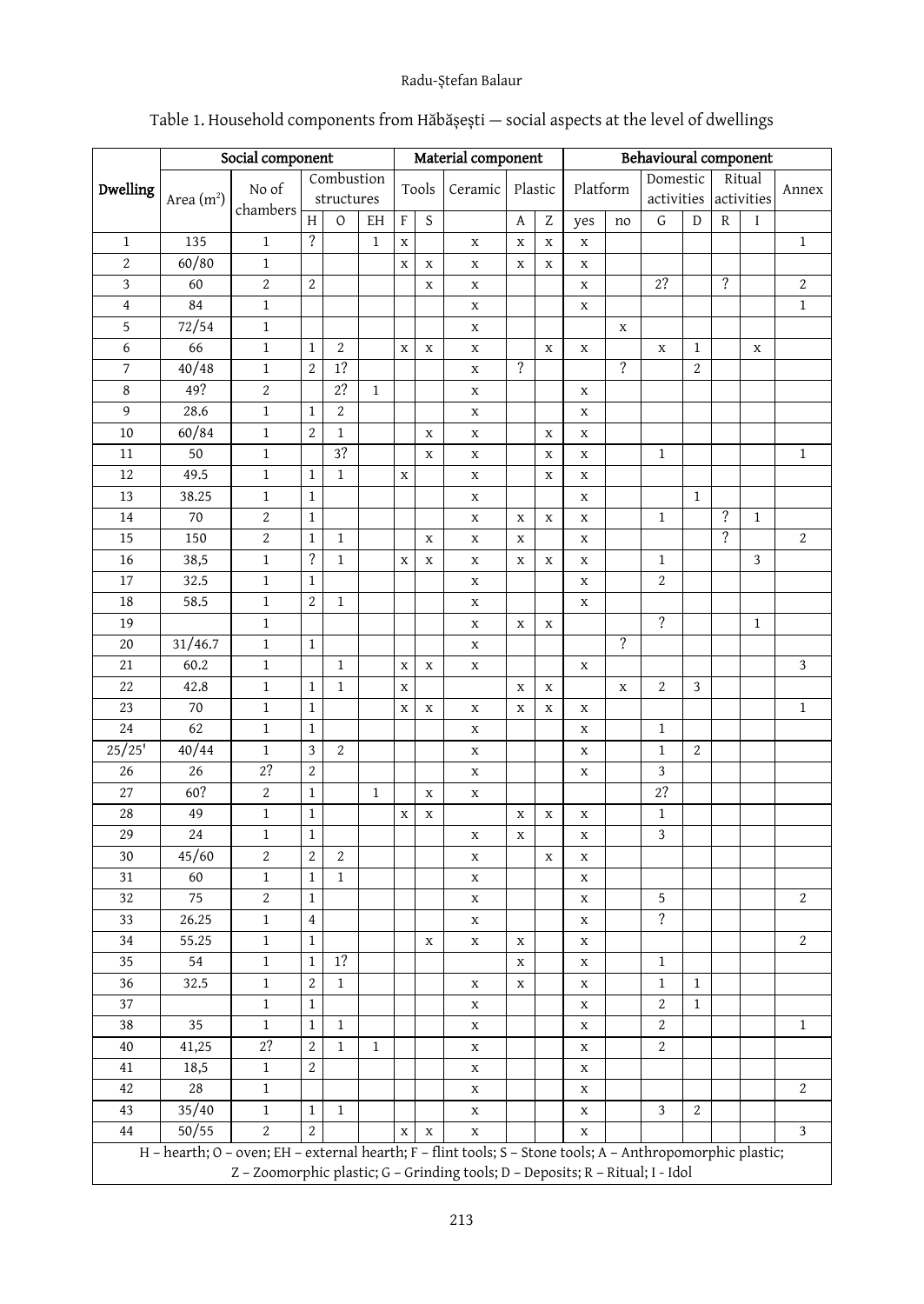dwelling size is considered the result of the ability of some families to mobilize more workforce. The expansion of the dwelling it is also associated with the need to increase the internal space in order to achieve different household activities $^{\rm 8}.$  $^{\rm 8}.$  $^{\rm 8}.$ 

Lately, households have become increasingly important in archaeological research. By a simple definition, the household is considered to be a group of people occupying a certain space (the dwelling), linked by kinship (parent, marriage, cousin, sister, brother etc.). The composition of the household may change over time as a result of matrimonial alliances, or by abandonment of the household by mature children°. Also, the household is seen as the place of interaction between social groups and the social and economic processes, therefore the main unit of organisation, associated with the dwelling, with the essential goals of producing and distributing the goods necessary for survival, reproduction and transmission of social structures<sup>[10](#page-3-2)</sup>.

However, there is no clear distinction between different forms of social organization such as family and household. There are different cases where the smallest social unit occupy several buildings or a single building accommodates several families. The difference is that family members are exclusively linked by kinship, while households are more of an economic character, therefore a different form of social organisation. As so, the family can represent a household, but the household is not always a family<sup>[11](#page-3-3)</sup>. Most archaeological researches in Southeast Europe associates the household with the dwelling, the attention being placed on enhancing production and increasing reproduction. The architecture, the shapes and dimensions of the dwellings, the deposition and the character of the artefacts, the interior design, and the identification of activities, are important factors in the recognition of the household from the archaeological data, which allow us to make assumptions about internal differences within settlements $^{12}$ .

#### The social component

The social component largely refers to the demographic aspect, including the number and relationships between individuals. Taken into account are the surface and the subdivision of the dwellings, as indices for certifying social division<sup>[13](#page-3-5)</sup>. Recent studies do not exclude the possibility of a link between the average size of the household and the size of the residential structure, and the establishment of a conversion constant to allow household estimation

<span id="page-3-0"></span><sup>8</sup> BYRD 2000, 86-87; SHELACH 2006, 340.

<span id="page-3-1"></span><sup>9</sup> PORČIĆ 2016, 162-163.

<span id="page-3-2"></span><sup>10</sup> STEFANOVIĆ 1997, 338; WILK, RATHJE 1982, 621; DÜRING 2006, 39.

<span id="page-3-3"></span><sup>&</sup>lt;sup>11</sup> TRIPKOVIĆ 2007, 11.

<span id="page-3-4"></span><sup>12</sup> STEFANOVIĆ 1997, 338-339; MÜLLER 2017, 157.

<span id="page-3-5"></span><sup>13</sup> NAUMOV 2013, 67.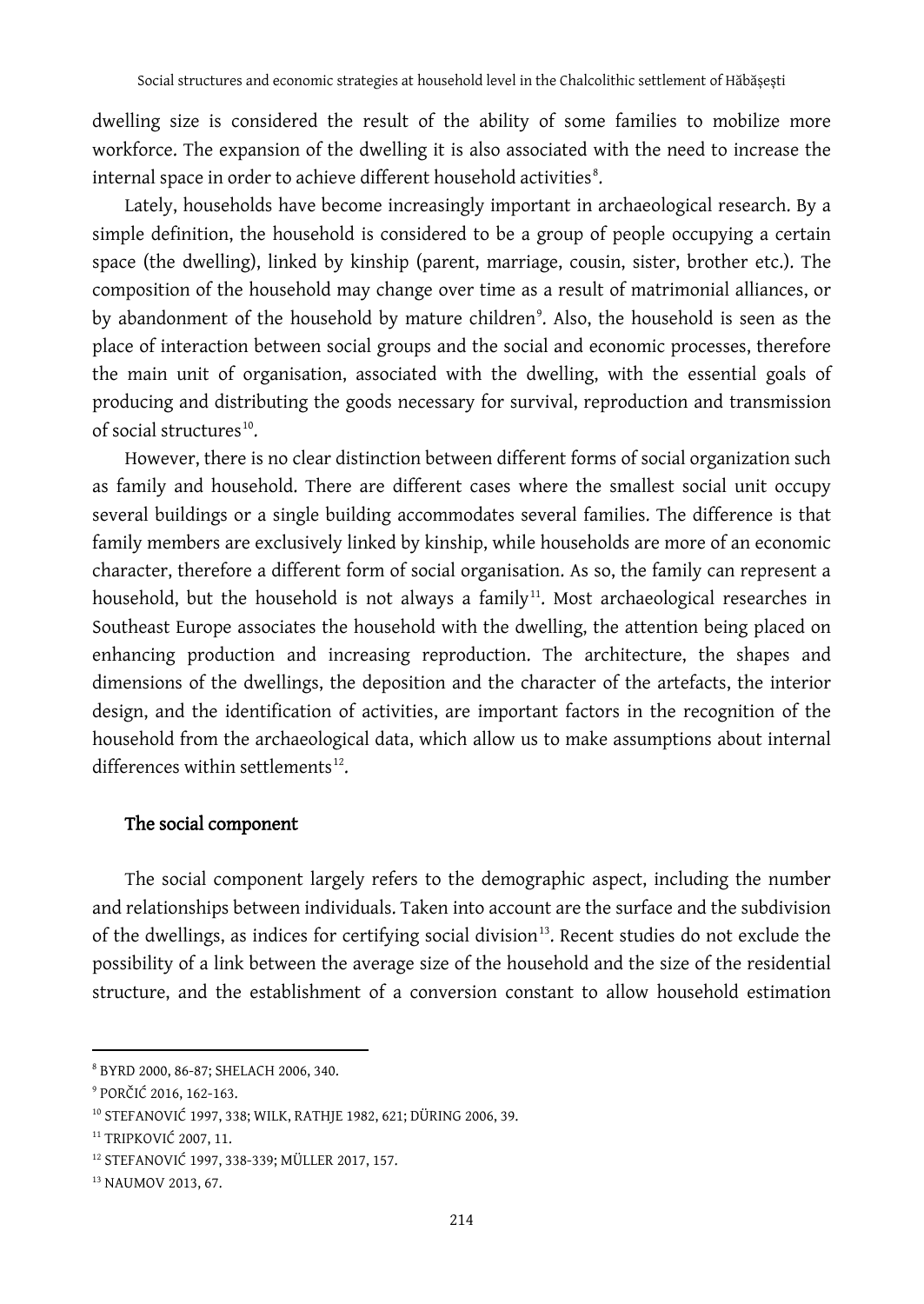based on the size of the dwelling. The proposed constant value is 6-7  $m^2$  per individual<sup>14</sup>. For the Cucuteni area, the researchers accepted a value of 6-10  $\mathrm{m}^{2}$ , with an average of 7-8  $\mathrm{m}^{2}$ , and an estimate of the number of inhabitants in the settlement was made by multiplying the number of buildings with an average value, usually  $10^{15}$  $10^{15}$  $10^{15}$ . Studying the size of the dwellings in the Vinča area, from eight multi-layered sites, J. Chapman in estimation of the household size proposes a 50 m² limit between the nuclear family and the extended family. Thus, the household, as the main socio-economic unit, is associated with the nuclear family (3-5 persons) or the extended family (6-8 individuals), based on archaeological data<sup>16</sup>.

The size of the dwellings in the Hăbășești settlement varied between 18.5 and 150  $m<sup>2</sup>$ (Table 1), placed in the category of small ones (two), average (about 21 dwellings), large (about 17 dwellings) and very large (two dwellings). In the case of 11-13 dwellings there are traces of partition walls. As for the combustion structures, these were identified in about 36 dwellings, namely 49 hearths, about 26 ovens and four external hearths. The dwellings 2, 4, 5, 19 and 42, with an area over 50  $\mathrm{m}^2$ , did not have any kind of combustion structures $^{17}$  $^{17}$  $^{17}$ .

#### The material component

The material component of household is focused on the inventory. The distribution of artefacts may offer information for understanding the nature of interpersonal relationships between households, manifested as differences between rooms, differences between the locations of fixed installations or differences between storage structures<sup>[18](#page-4-4)</sup>. Taken into account are the presence of combustion structures inside the dwellings (hearths, ovens or both), the presence of tools (flint or stone), and the presence of anthropomorphic and zoomorphic plastic.

In the settlement of Hăbășești, most of the dwellings had one hearth. In six cases the dwellings had two hearths (Table 1). Worth mentioning is the case of dwelling 23, small sized, with four hearths. There are also cases where we encounter a hearth and an oven in the same structure. This is the case of dwelling 18 with two hearths and an oven, dwelling 30 with two hearths and two ovens, and dwelling 41 with two hearths and one oven. In four cases the author of the excavations speaks of the existence of external hearths. Also, worth mentioning is the case of dwelling 1, with an area over 135  $\mathrm{m}^2$ , with only one hearth $^\mathrm{19}$  $^\mathrm{19}$  $^\mathrm{19}$ .

<span id="page-4-0"></span><sup>14</sup> PORČIĆ 2016, 164-166; BROWN 1987, 490; KOLB 1985, 590; PORČIĆ 2012, 72-86.

<span id="page-4-1"></span><sup>&</sup>lt;sup>15</sup> CHAMBERLAINE 2006, 126-128; MONAH D., CUCOȘ 1985, 48; PREOTEASA 2014, 75.

<span id="page-4-2"></span><sup>16</sup> CHAPMAN 1981, 52- 61; TRINGHAM, KRSTIĆ 1990, 602-607; ТRIPKOVIĆ 2007, 37.

<span id="page-4-3"></span><sup>17</sup> DUMITRESCU 1954, 20-1786; POPOVICI 2003, 310 .

<span id="page-4-4"></span><sup>18</sup> ТRIPKOVIĆ 2009, 20; 2007, 10.

<span id="page-4-5"></span><sup>19</sup> DUMITRESCU 1954, 20-176.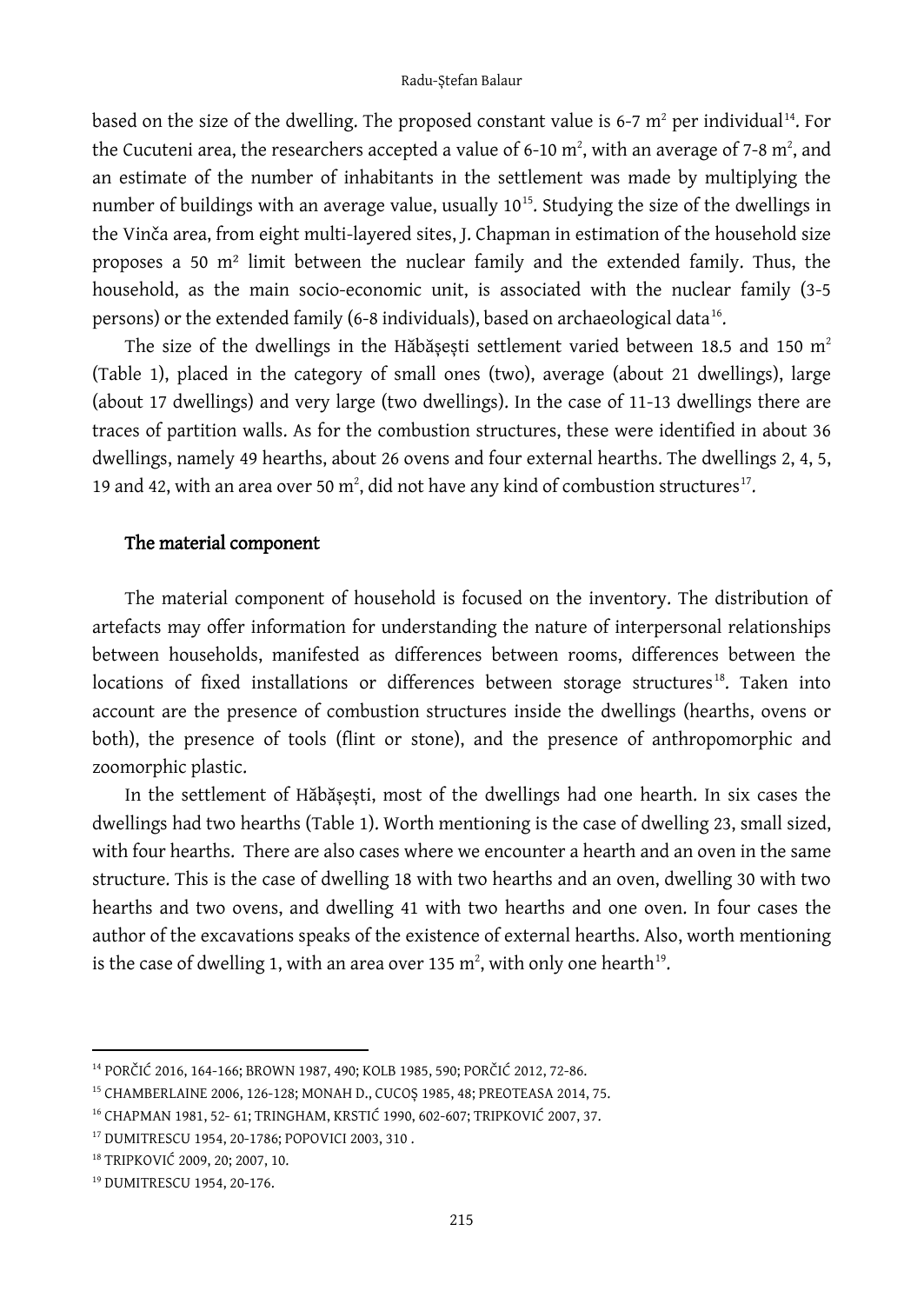Correlation of structures and in-house inventory with a single household can provide information on economic management and organization both at the household level and at the level of the settlement<sup>[20](#page-5-0)</sup>. The pottery is present in most of the structures, with the exception of dwellings 22, 28 and 35 (Table 1). Flint tools were present in 10 dwellings, stone tools in 15 cases, bone tools in two structures, clay objects in eight dwellings, and in three cases copper objects. The presence of anthropomorphic plastic has been reported in 12 cases, and zoomorphic plastic also in 12 cases. Both categories of plastic were present in dwellings 1, 2, 16, 22, 23, 28, 34. Only in the case of the dwelling 2 the inventory consisted of all these categories of objects. Dwellings 3, 5, 7-9, 14, 17-18, 20, 24, 26, 29-33, 35-38, 41-43 except ceramics have no tools or other objects in the inventory<sup>21</sup>.

#### The behavioural component

Taken into account for the study of the third component of the household, the behavioral (Table 1), starting from the inventory discussed above, are the activities carried out inside the dwellings, possessions of ritual character (shrines, rituals, etc.), but also the existence of platforms and the presence of annexes.

The existence of platforms is supported for the most of the dwellings. Only in four cases they are not mentioned, probably does not exist. Some of them had traces of at least one layer of rebuilding. Dwelling 33 presents several layers of rebuilding<sup>22</sup>.

As far as the identification of the activities carried out within the dwellings is concerned, one possibility of approach is the division of the artefacts into their functions, and therefore the identification of the areas where they were carried out. This type of analysis can provide a possible classification of the activities carried out inside the dwellings as follows: (a) heavier activities, suggested by the presence of the stone tools; (b) easier activities suggested by the presence of flint tools; (c) food processing, suggested by the presence of grinding tools; (d) workshops; (e) cooking and consumption, suggested by the presence of ceramics; (f) storage (bins, vessels, etc.), and  $(g)$  ritual<sup>[23](#page-5-3)</sup>.

For the first two categories of activity discussed above, in the settlement of Hăbășești stone tools have been documented for 16 structures, and flint tools for ten structures. In seven cases both categories were present, in three cases only flint tools and in six cases only stone tool $s^{24}$  $s^{24}$  $s^{24}$ .

<span id="page-5-0"></span><sup>20</sup> SHELACH 2006, 335.

<span id="page-5-1"></span><sup>21</sup> DUMITRESCU 1954, 20-176.

<span id="page-5-2"></span><sup>22</sup>DUMITRESCU 1954, 20-176; POPOVICI, 2003, 312.

<span id="page-5-3"></span><sup>&</sup>lt;sup>23</sup> SHELACH 2006, 336.

<span id="page-5-4"></span><sup>24</sup> DUMITRESCU 1954, 20-176.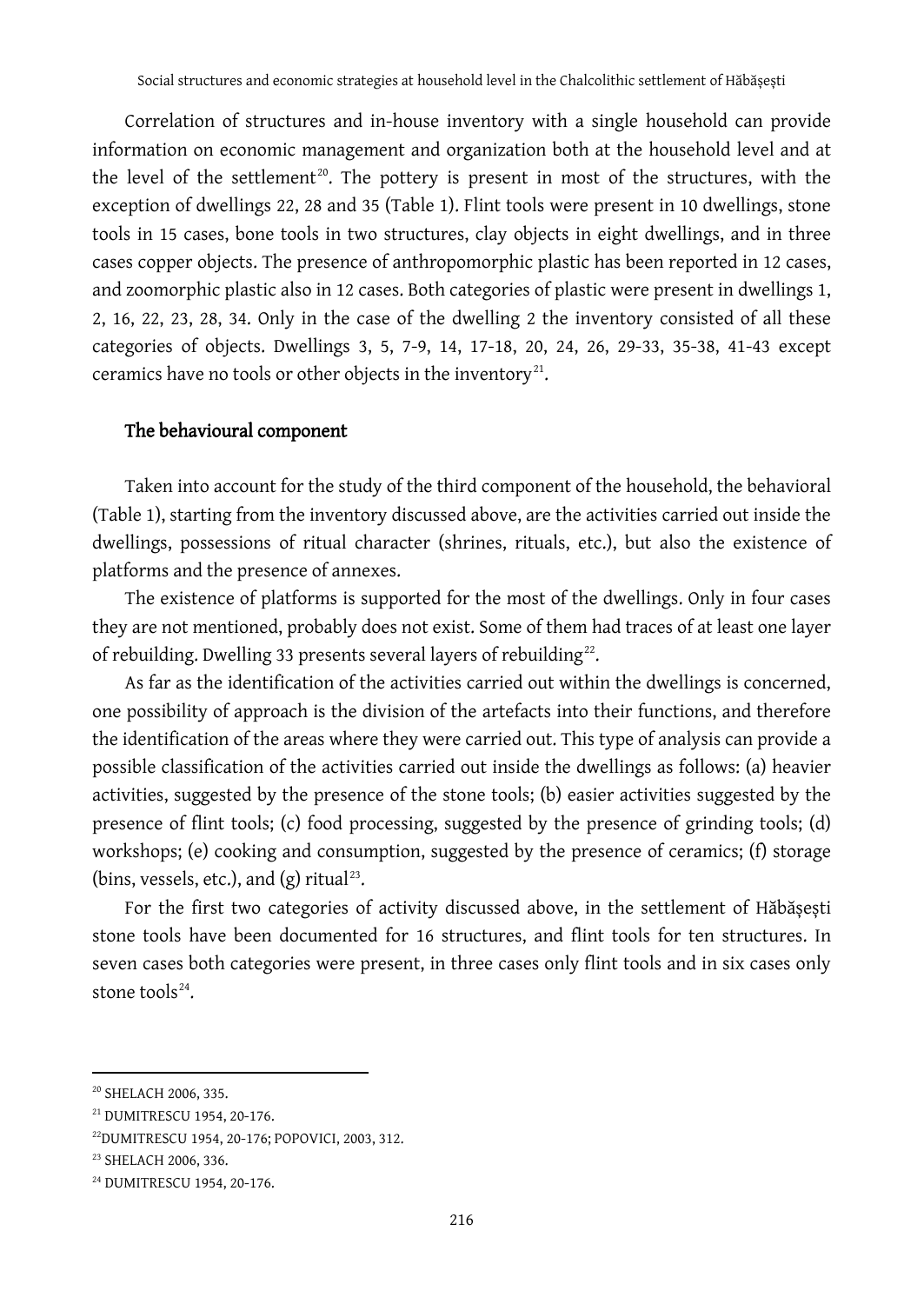#### Radu-Ștefan Balaur

Grinding activities were documented for 20 dwellings. In 16 cases only the presence of grinders is mentioned. Four dwellings had only one grinding tool, eight structures with two grinding tools, and three dwellings with three grinding tools. Worth mentioning is dwelling 36, with at least four grinders, disposed in two different sectors of the dwelling all placed in the sector without the platform of the dwelling. Near one of the grinders calcined seeds of wheat and vetch (*Triticum compactum* and *Vicia vilosa*) were found. Also, dwelling 32 had four such structures, two in SW sector, and the other two in the ENE and ESE corners<sup>[25](#page-6-0)</sup>.

Storage areas, in the form of supply vessels, were present in at least 10 dwellings. Dwelling 7 had remains from two such vessels, one carrying inside calcined wheat seeds. In the case of dwelling 22 fragments of large vessels were discovered in three points, two in the SW corner, with the bottom placed into the ground, and one in the centre. Also, a large vessel partially buried was discovered in dwelling 36 placed north of the grinding tool. A remarkable situation is found in dwelling 25, where, inside a vessel found near a hearth, four or five stones with an unknown role were discovered<sup>26</sup>.

Studying the dwelling from Hăbășești we cannot talk certainly about the existence of workshops. However, the possibility of such activities being carried out at the level of the dwellings is not excluded. The discovery of a prismatic red pen in the external pit near dwelling 8 may suggest the possibility that the occupants of the structure were engaged in ceramic decoration. Also, in another pit (pit 36) associated with dwelling 14, the presence of some figurines, some rudimentary burned, may suggest a possible concern of the dwellers to this craft. A possible processing tool zone may be suggested by the presence of flint scraps originating from a fire affected core in the ENE corner of dwelling 22. Also, dwelling 27, a possible bone processing area is attested by the presence of a broken stone placed on a burnt clay frame with slightly raised edges $^{27}$  $^{27}$  $^{27}$ .

A problem raised in the study of dwellings is related to the differentiation of domestic and ritual activities. It is known that the dwellings, in addition to household functions, can also represent the space of ritual activities $^{28}$  $^{28}$  $^{28}$ . Although there is insufficient information, a possible ritual is considered to be the deposition of nine blades of black flint found in pit 1 before the construction of dwelling 1. Another discovery linked to a possible ritual, is present in dwelling 15, where in the mouth of broken vessel NNE of the oven plates, a small well processed chisel was placed, however in this case we do not have additional information.

<span id="page-6-0"></span><sup>25</sup> DUMITRESCU 1954, 20-176; POPOVICI 2003, 313.

<span id="page-6-1"></span><sup>26</sup> DUMITRESCU 1954, 20-176.

<span id="page-6-2"></span><sup>27</sup> DUMITRESCU 1954, 20-176.

<span id="page-6-3"></span><sup>28</sup> URSULESCU 2004, 7.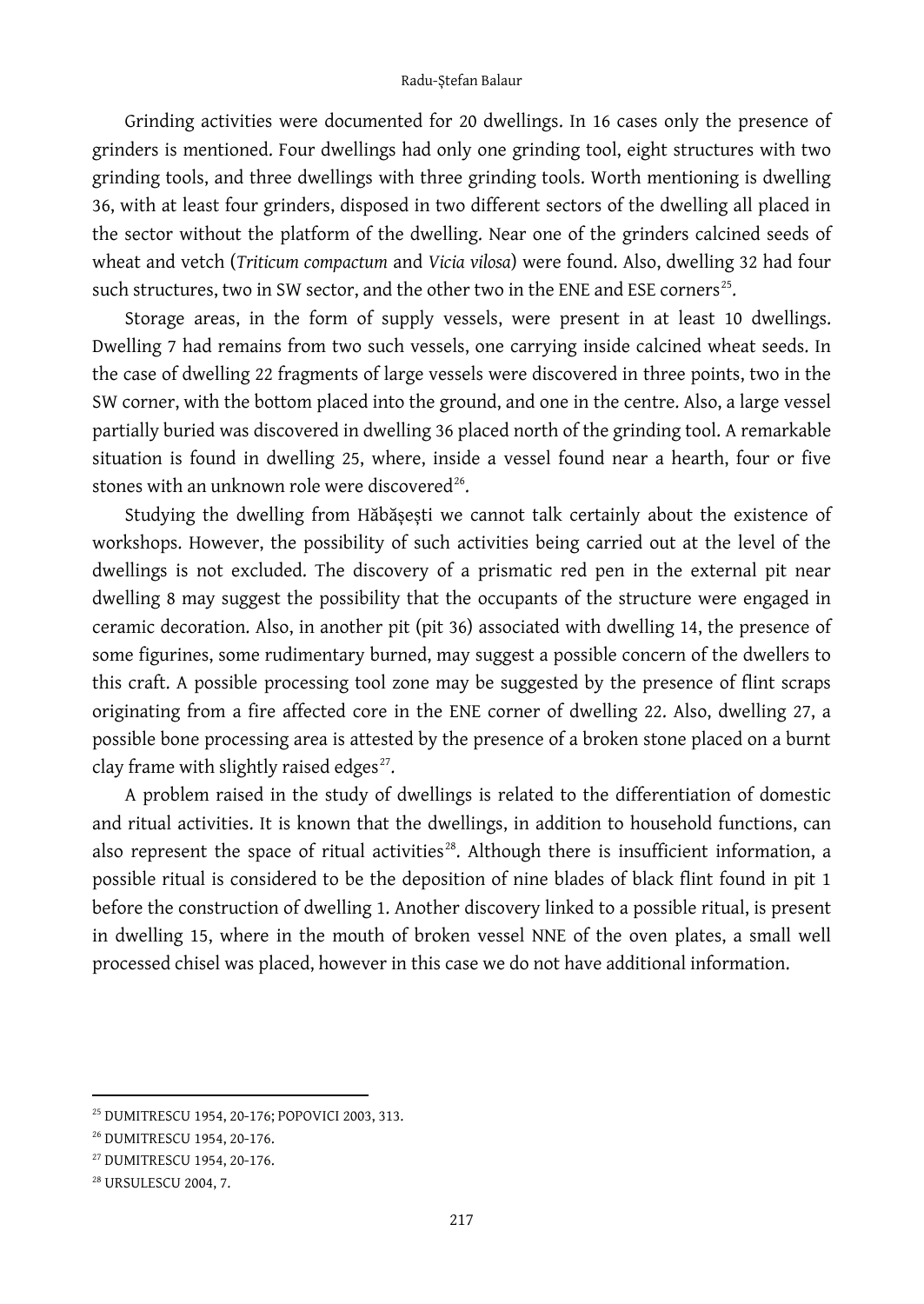The presence of idols has been identified in two cases, dwelling 6 with a violin-shaped (*en violon*) idol with strings of dots and dimples, and another violin-shaped idol, found on the top of the pit associated with dwelling  $19^{29}$  $19^{29}$  $19^{29}$ .

In this analysis we included the presence of annexes, considered a good source of information in the study of economic activities carried out at household level<sup>[30](#page-7-1)</sup>. Only 13 dwellings had annexes, six with one annex, five with two annexes and two with three annexes[31](#page-7-2).

#### **Discussions**

In archaeology, related to social structures, researchers assign small-sized dwellings to nuclear families, and large structures to extended families<sup>[32](#page-7-3)</sup>. If the size of structures is taken into account as a parameter for identifying the social structure associated with dwellings, then variations in their size may suggest a structural complexity of the household. According to the researchers, the dwelling represents the place of building the identity of the new household<sup>[33](#page-7-4)</sup>. Taking into account the modest dimensions of the dwellings which formed the two circles, as well as the fact that the majority had one combustion structure, the author of the excavations said they were occupied by nuclear families<sup>[34](#page-7-5)</sup>. However, based on Chapman's estimation, for the settlement of Hăbășești we can talk about the presence of 22 dwellings with areas under 50  $m^2$  associated with nuclear families and 19 dwellings with areas over 50 m2 associated with extended families.

Regarding the economic nature, the clearest activities materialized inside the dwellings were those related to the storage, preparation and consumption of food<sup>[35](#page-7-6)</sup>. In large part, except for two cases, the presence of annexes is associated with dwellings with areas over 50 m<sup>2</sup>. Storage and grinding areas, in most cases, are present in dwellings associated with nuclear families, only in four cases are documented in dwellings associated with extended families. It is not excluded, at the settlement level, the collaboration between different households in carrying out different activities.

<span id="page-7-0"></span><sup>29</sup> DUMITRESCU 1954, 20-176.

<span id="page-7-1"></span><sup>30</sup> SCHELAH 2006, 336.

<span id="page-7-2"></span><sup>31</sup> DUMITRESCU 1954, 20-176.

<span id="page-7-3"></span><sup>32</sup> GIMBUTAS 1991, 330.

<span id="page-7-4"></span><sup>33</sup> TRIPKOVIĆ 2015, 390-393.

<span id="page-7-5"></span><sup>34</sup> DUMITRSCU 1954, 499-501.

<span id="page-7-6"></span><sup>35</sup> BURDO *et alii* 2013, 103.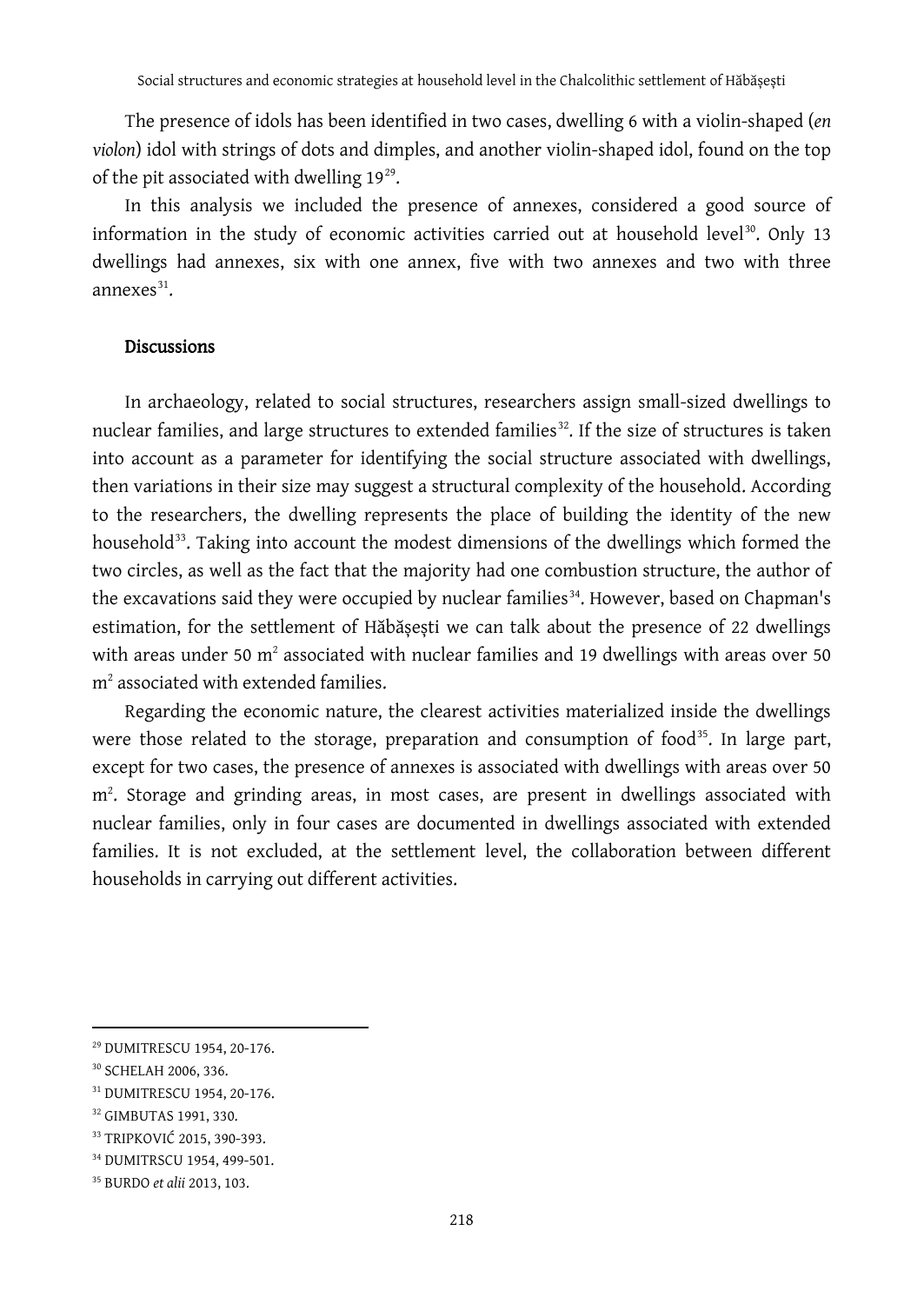#### References

BOGUCKI, P. 1999. *The Origins of Human Society*. New York.

- BROWN, B.M. 1987. Population Estimation From Floor Area: a Restudy of "Naroll's Constant". *Cross-Cultural Research* 21, 1-49.
- BURDO, N., M. VIDEIKO, J. CHAPMAN, B. GAYDARSKA 2013, Houses in the Archaeology of the Tripillia– Cucuteni Groups. In: D. Hofmann, J. Smyth (eds), *Tracking the Neolithic House in Europe. Sedentism, Architecture and Practice*, 95-116. London.
- BYRD, B.F. 2000. Households in Transition Neolithic Social Organization within Southwest Asia. In: I. Kuijt (ed.), *Life in Neolithic Farming Communities Social Organization, Identity, and Differentiation*, 63-98. New York–Moscow.

CHAMBERLAINE, A.T. 2006. *Demography in archaeology*. Cambridge.

CHAPMAN, J., 1981. *The Vinča Culture of South East Europe.* Oxford.

DUMITRESCU, V. 1954. *Hăbășești. Monografie arheologică*. București.

- DÜRING, B. 2006. *Constructing Commuities. Clustered Nneighbourhood Settlements of the Central Anatolian Neolithic ca. 8500-5500 CAL. BC.* Leiden.
- FLANNERY, K.V. 2002. The origins of the village revisited: from nuclear to extended households. *American Antiquity* 67(3), 417–433.
- GIMBUTAS, M. 1991. *The Civilization of the Goddess: The World of Old Europe*. San Francisco.
- HAYDEN, B., A. CANNON 1982. The corporate group as an archaeological unit. *Journal of Anthropological Archaeology* 1, 132–158.
- KOLB, C.C. 1985. Demographic Estimates in Archaeology: Contributions From Ethnoarchaeology on Mesoamerican Peasants. *Current Anthropology* 26, 581-599.
- LAZAROVICI C.M., G. LAZAROVICI, S. ȚURCANU 2009. *Cucuteni. A Great Civilisation of the Prehistoric World.* Iași.

MONAH D., Ș. CUCOȘ 1985. *Așezările culturii Cucuteni din România*. Iași.

- MÜLLER, J. 2017. Inheritance, population development and social identities Southeast Europe 5200–4300 BCE. In: M. Gori, M. Ivanova (eds), *Balkan Dialogues. Negotiating Identity between Prehistory and Present*, 156-168. London.
- NAUMOV, G. 2013. Embodied Houses: the Social and Symbolic Agency of Neolithic Architecture in the Republic of Macedonia. In: D. Hofmann, J. Smyth, *Tracking the Neolithic House in Europe. Sedentism, Architecture and Practice*, 65-94. New York–London.
- PORČIĆ, M. 2012. Effects of Residential Mobility on the Ratio of Average House Floor Area to Average Household Size: Implications for Demographic Reconstructions in Archaeology. *Cross-Cultural Research* 46(1), 72-86.
- PORČIĆ, M. 2016. *Paleodemografija: Kritički pregled teorije, metoda i istraživanja*. Beograd.
- POPOVICI, D. N.. 2003. Area organization, arrangement and use in the Cucuteni, Phase A Culture. I, *Cercetări Arheologice* 12, 305-324.
- POPOVICI, D.N. 2008. Cultura Cucuteni (Faza A). Teză de doctorat, Universitatea "Valahia" din Târgoviște.
- PREOTEASA, C. 2014. *Habitatul culturii Cucuteni*. Teză de doctorat, Academia Română Institutul de Arheologie, Iași.